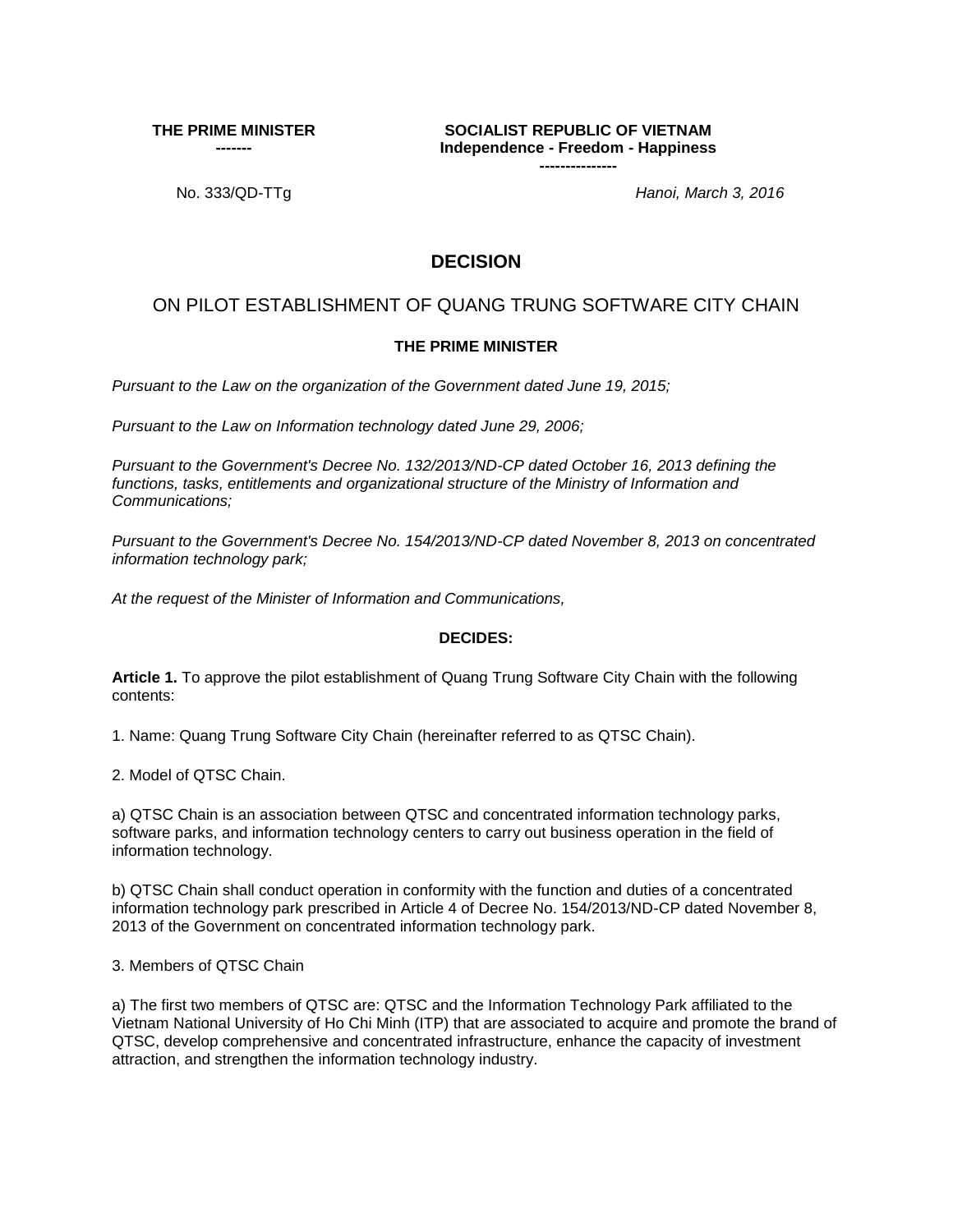b) During the operation, the QTSC is entitled to admit new members being those of concentrated information technology parks, software parks, information technology centers and other parks that have operations suitable for the functions and duties of the concentrated information technology park, on a voluntary participation basis. The organization in charge of QTSC Chain shall submit proposals on admission of new members to the Chain to the Ministry of Information and Communications for consideration; and then the Ministry of Information and Communications shall submit the candidates to the Prime Minister for decision.

4. Incentives policies and sources of investment funds supported for QTSC Chain

a) QTSC Chain is entitled to enjoy incentives policies applicable to concentrated information technology parks prescribed in Decree No. 154/2013/ND-CP dated November 8, 2013 of the Government on concentrated information technology parks and other incentives polices applicable to concentrated information technology parks as prescribed by law.

b) The government budget (central and local budget) shall be allocated for investment support and infrastructure construction in functional divisions of members of the QTSC as prescribed by law.

5. Model of managing organization and Operation regulations of QTSC Chain

a) The organization in charge of QTSC Chain is established by law and has the following duties:

- Manage the operation of QTSC Chain as prescribed by law;
- Orientate the development strategy for QTSC Chain;

- Conduct operations of promotion of investment, trade and image of the QTSC nationwide and overseas to attract investment sources to the Chain, attract investment from domestic and foreign information technology enterprises, especially from multinational corporations operating in QTSC Chain;

- Promote and improve the levels of members; facilitate research and development and co-branding, and share experience in management, administration and training provided for members in the Chain.

b) Operation regulations of QTSC Chain deal with operations of the members of the Chain; Vietnamese enterprises, organizations, and individuals; foreign organizations and individuals engaging in investment and relevant operation at the members of QTSC Chain to ensure the objectives and development orientations and comply with regulations of law.

6. Implementation

a) The Ministry of Information and Communications shall:

- Take charge and cooperate with Ministries, agencies, People's Committee of Ho Chi Minh City and relevant units in implementation of this Decision. Issues arising beyond the capacity and powers of relevant Ministries and agencies, the Ministry of Information and Communications shall consult the Prime Minister in writing;

- Take charge and cooperate with People's Committee of Ho Chi Minh City and Vietnam National University and relevant units in formulation and approval for the Model of managing organization and Operation regulations of QTSC Chain;

- Take charge and cooperate with People's Committee of Ho Chi Minh City and Vietnam National University and relevant units in reports on pilot establishment of QTSC Chain that are sent to the Prime